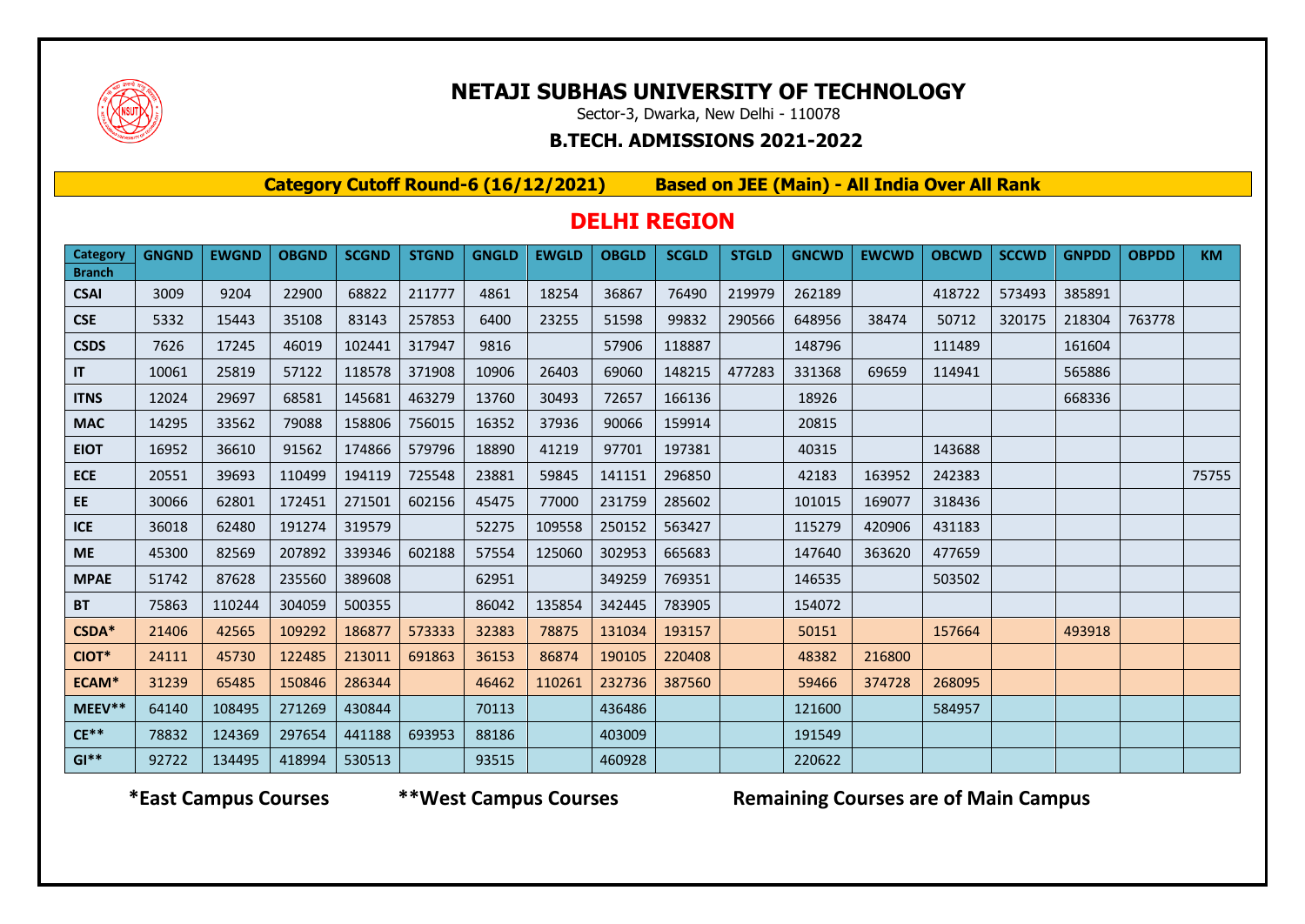

### **NETAJI SUBHAS UNIVERSITY OF TECHNOLOGY**

Sector-3, Dwarka, New Delhi - 110078

#### **B.TECH. ADMISSIONS 2021-2022**

**Category Cutoff Round-6 (16/12/2021) Based on JEE (Main) - All India Over All Rank**

### **OUTSIDE DELHI REGION**

| <b>Category</b><br><b>Branch</b> | <b>GNGNO</b> | <b>EWGNO</b> | <b>OBGNO</b> | <b>SCGNO</b> | <b>STGNO</b> | <b>GNGLO</b> | <b>EWGLO</b> | <b>OBGLO</b> | <b>SCGLO</b> | <b>STGLO</b> | <b>GNCWO</b> | <b>EWCWO</b> | <b>OBCWO</b> | <b>SCCWO</b> | <b>GNPDO</b> | <b>OBPDO</b> | <b>EWPDO</b> |
|----------------------------------|--------------|--------------|--------------|--------------|--------------|--------------|--------------|--------------|--------------|--------------|--------------|--------------|--------------|--------------|--------------|--------------|--------------|
| <b>CSAI</b>                      | 1300         | 2162         | 6721         | 40507        | 29533        | 2050         |              | 7211         |              |              | 19884        |              |              |              |              |              |              |
| <b>CSE</b>                       | 2040         | 3731         | 7225         | 48050        | 87188        | 3029         |              | 21097        | 87033        |              | 224474       | 181271       |              |              | 45362        | 91202        |              |
| <b>CSDS</b>                      | 2245         | 5699         | 7484         | 49912        | 77491        |              |              |              |              |              |              |              |              |              |              |              |              |
| $\mathsf{I}\mathsf{T}$           | 3705         | 6372         | 12185        | 64824        | 85493        | 4953         | 10675        |              |              |              |              |              | 21065        |              | 140745       |              |              |
| <b>ITNS</b>                      | 4588         | 8016         | 14523        | 72182        | 137821       | 6345         |              |              |              |              |              |              |              |              |              |              |              |
| <b>MAC</b>                       | 5861         | 7858         | 16764        | 78138        | 164126       | 7172         |              |              |              |              |              |              |              |              |              |              |              |
| <b>EIOT</b>                      | 9847         | 10483        | 17647        | 57456        | 108669       |              | 13613        |              |              |              |              |              |              |              |              |              |              |
| <b>ECE</b>                       | 10751        | 13761        | 19705        | 81657        | 174316       | 11189        |              | 26894        | 106413       |              |              |              |              |              | 374777       | 794376       | 607162       |
| EE                               | 13821        | 18691        | 27597        | 104424       | 212001       | 16156        |              | 54568        |              |              | 154525       |              | 39168        |              |              |              |              |
| ICE                              | 16928        | 19092        | 35645        | 121060       | 287382       | 20730        | 37298        |              |              |              | 772721       |              |              |              |              |              |              |
| <b>ME</b>                        | 23875        | 28138        | 41858        | 130160       | 287240       |              |              | 63075        | 158606       |              |              |              | 54752        | 267603       |              |              |              |
| <b>MPAE</b>                      | 30454        | 30497        | 45679        | 134648       | 298540       |              |              |              |              | 350843       |              |              |              |              |              |              |              |
| <b>BT</b>                        | 36999        | 39892        | 56830        | 149498       | 329962       |              |              | 68981        |              |              |              |              |              | 350040       |              |              |              |
| CSDA*                            | 7328         | 13651        | 23565        | 91116        | 225340       | 11443        |              |              |              |              |              |              |              |              | 473829       |              |              |
| CIOT*                            | 11057        | 14084        | 25722        | 51508        | 234261       | 20731        |              |              |              |              |              |              |              |              |              |              |              |
| ECAM*                            | 13693        | 17048        | 27620        | 112187       | 282809       |              |              | 49032        | 185690       |              | 200304       | 77892        |              |              |              | 688566       |              |
| MEEV**                           | 27243        | 31972        | 45808        | 133838       | 314916       |              |              |              |              | 372052       |              |              |              |              |              |              |              |
| $CE**$                           | 37846        | 40212        | 55556        | 156947       |              | 37984        |              |              |              |              |              |              | 82540        |              |              |              |              |
| $GI**$                           | 40572        |              | 61516        | 149608       | 352330       |              |              | 78322        |              |              |              |              |              |              |              |              |              |

**\*East Campus Courses \*\*West Campus Courses Remaining Courses are of Main Campus**